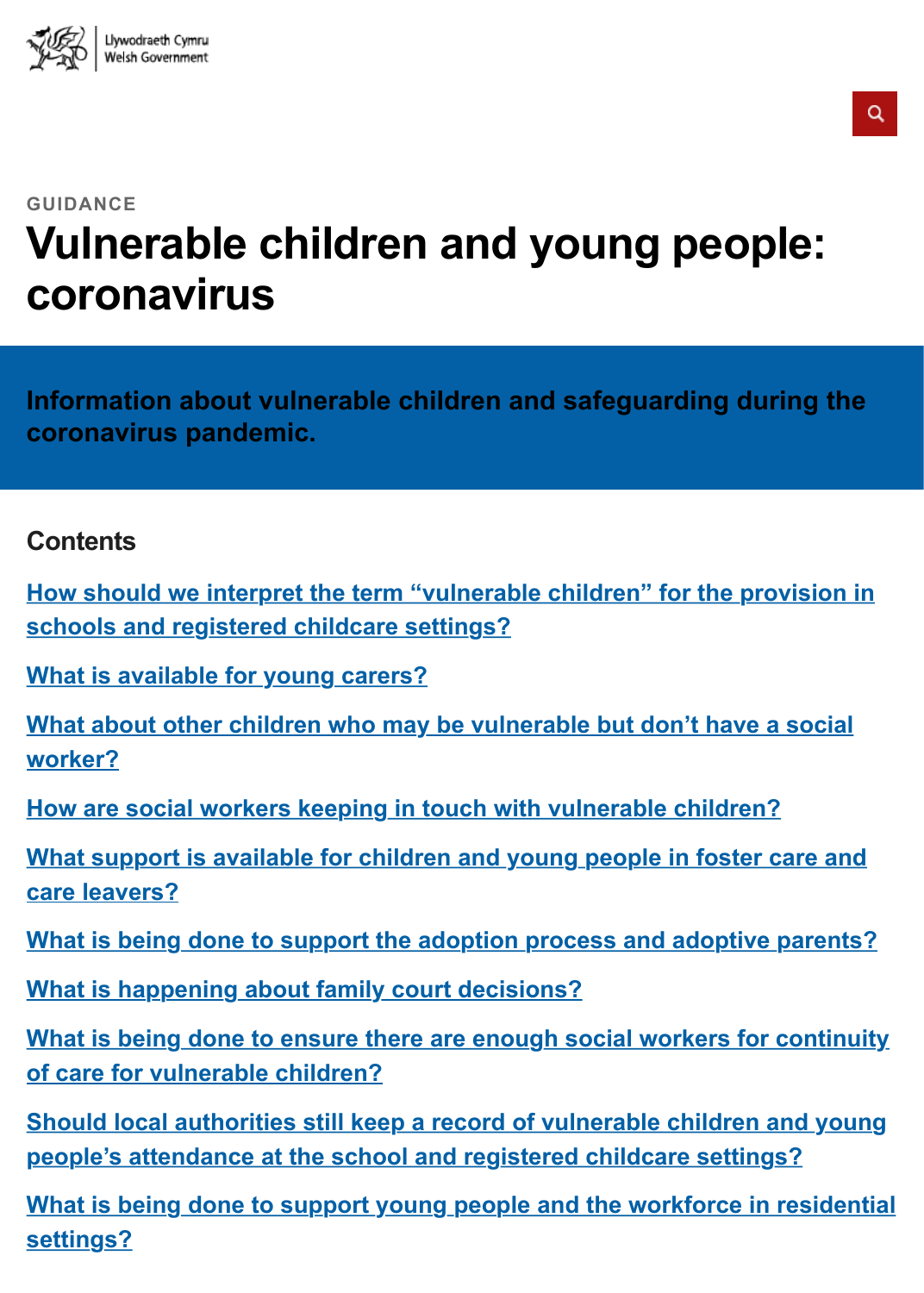**[I have been receiving counselling through my sc](#page-6-0)hool to help support my mental health. Will I still be able to access that service now my school [closed?](#page-6-1)**

**[I am worried about the effect staying at home and missing my frien](#page-6-2)ds having on my mental health. How do I access support?**

**[My child is still waiting for a statement of SEN to be agreed and/or I am](#page-7-0)azes going to the tribunal to secure the statement of SEN for my child. Will [qualify as a vulnerable child and be able to go to their school and/or](#page-7-1) registered childcare setting?**

**What should be done about infection control in schools and/or registeration of the control of the VIII [childcare setting for children who have complex needs?](#page-7-2)**

# **[How should we interpret the term "vulnerable](#page-8-0) children" for the provision in schools and [registered childcare settings?](#page-9-0)**

Every child who can be safely cared for at home should be and only where no safe alternative should provision be made in schools or other settings.

<span id="page-1-0"></span>For the purpose of provision in schools and/or registered childcare settings vulnerable children include those with a social worker and with Statements special educational needs. The most vulnerable of these should be prioritis local authorities according to children with most need for the provision.

For the purpose of the provision those who have a social worker include cheap with care and support or support plans, children on the child protection reg and children who are looked after.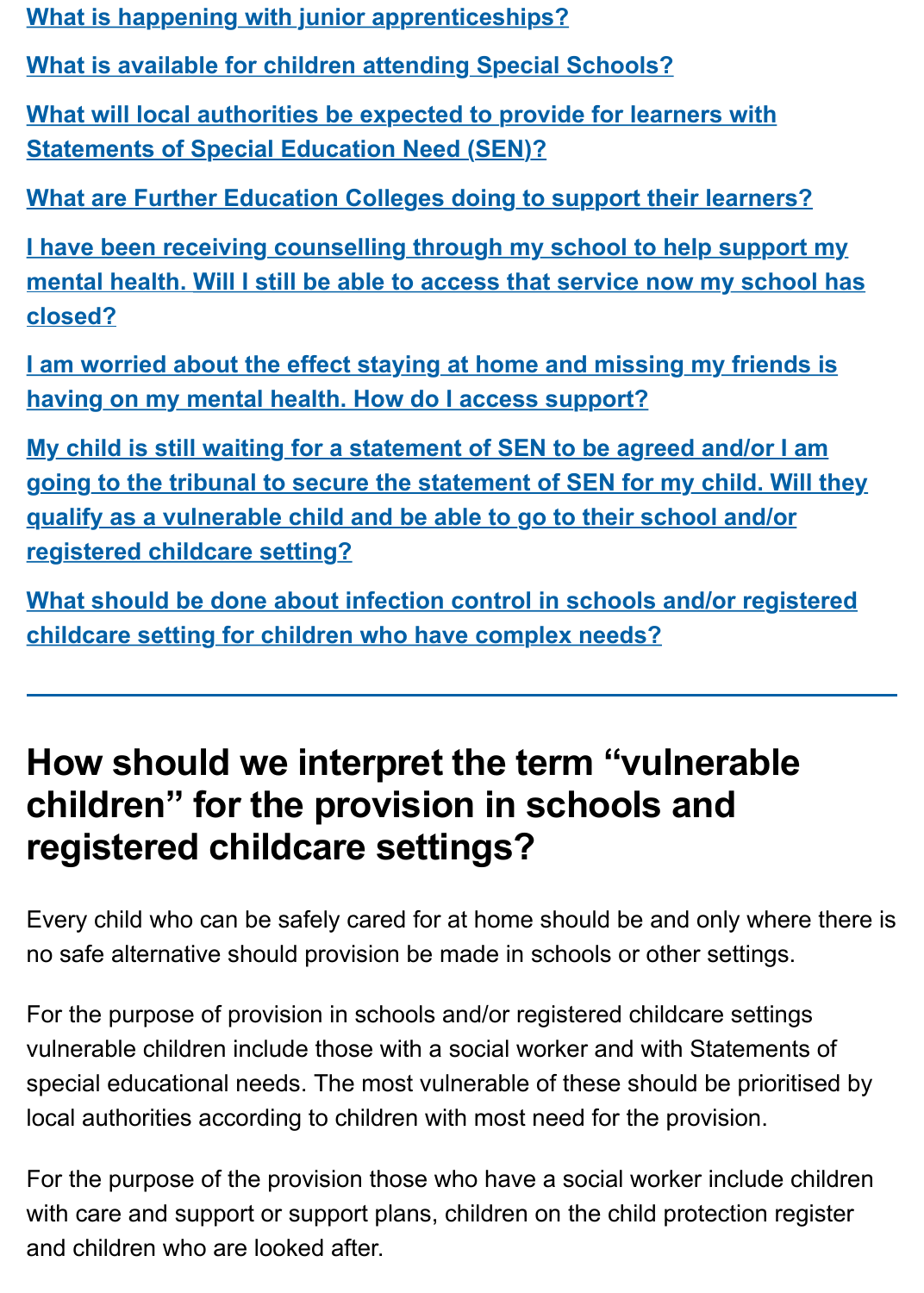<span id="page-2-0"></span>department directly. The preferred option should be to follow government a and stay at home.

A young carer can access a range of online information and advice, or other of support. This can be obtained from the local authority and contact detai usually be found on the local authority website. Support may also be acce local or national carers' organisations.

**Guidance for carers has been published by Carers Wales** (https://www.carersuk.org/wales).

# **What about other children who may be vulnerally but don't have a social worker?**

It is clear that the COVID-19 pandemic could place additional pressure and [upon families. It is imperative that families who are most in ne](https://www.carersuk.org/wales)ed of suppor receive the right help in a timely manner.

<span id="page-2-1"></span>Families First is available in every local authority and provides early support families which helps prevent problems escalating. The Families First programment is delivered through local authorities and the referral process is available on authority websites together with an advice line for families or professionals to make contact.

# **How are social workers keeping in touch with vulnerable children?**

<span id="page-2-2"></span>Social workers are still in contact with the children and families they support risk assessments and RAG ratings to determine the need for physical contact.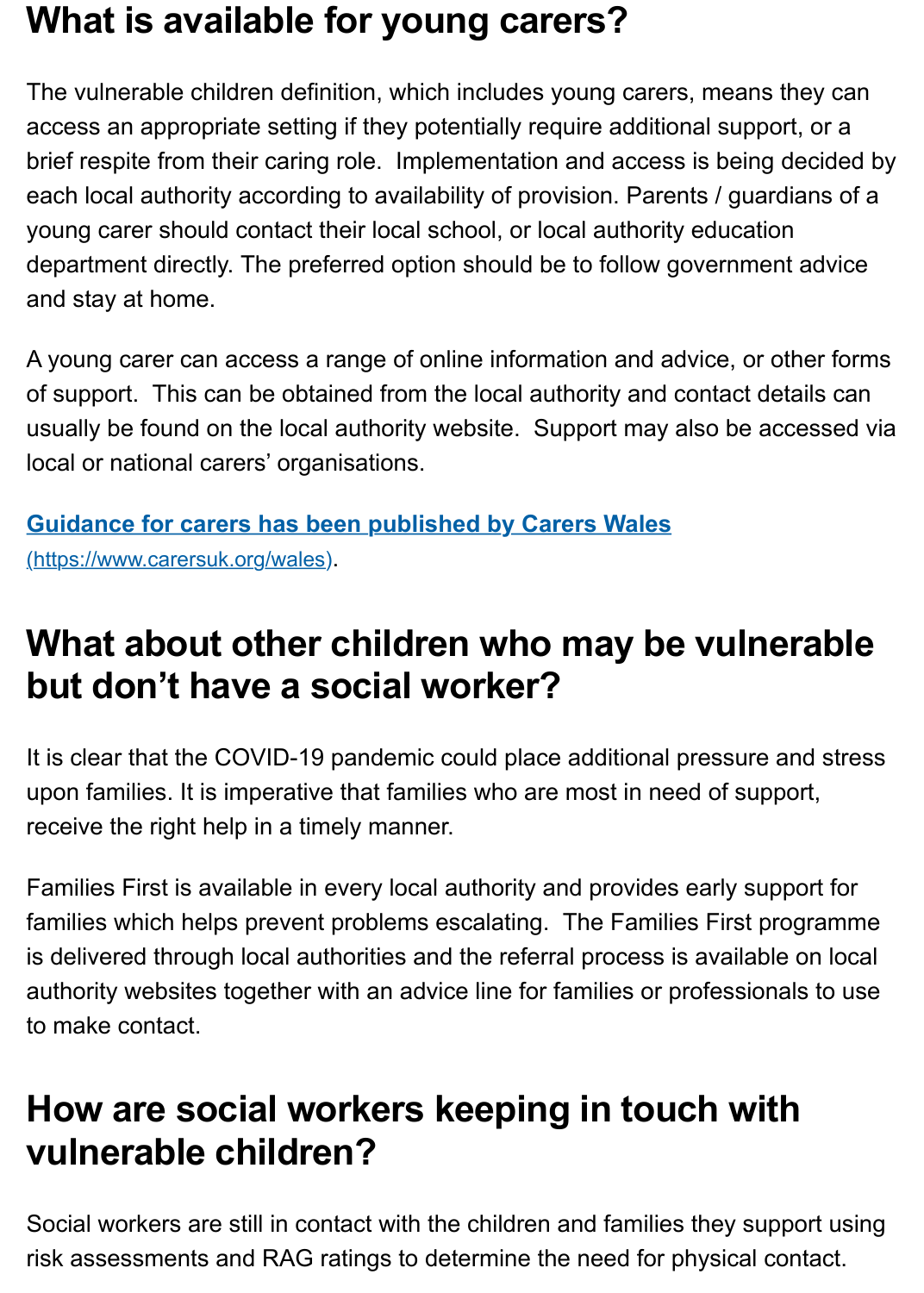Voices from Care has developed a bespoke **package of support for care** (http://vfcc.org.uk/coronavirus/) which has been circulated to local authorities. support offered is intended to support emotional wellbeing by offering virtual space. It is also providing a range of tailored advice and information and w to adapt its service as the situation progresses.

<span id="page-3-0"></span>Welsh Government has updated the guidance around the St David's Day F setting out that local authorities should give priority can be given to care lea who may be experiencing financial hardship due to income loss, difficulty **with** tenancy agreements, food and other basic living necessities.

**Welsh Government advice to care leavers living in private rented accommodation** (https://gov.wales/coronavirus-covid-19-guidance-tenants-private sector).

**The Fostering Network is reaching out to support foster carers across** (https://www.thefosteringnetwork.org.uk/advice-information/coronavirus-covid-19).

The Adoption and Fostering Association (AFA) Cymru has published **advi [guidance for fostering services including in relation to family contact](https://gov.wales/coronavirus-covid-19-guidance-tenants-private-rented-sector)** (https://www.afacymru.org.uk/supporting-effective-functioning-during-covid-19/).

# **[What is being done to support the adoption](https://www.thefosteringnetwork.org.uk/advice-information/coronavirus-covid-19) process and adoptive parents?**

<span id="page-3-1"></span>**The National Adoption Service has issued guidance on its service practice** (https://www.adoptcymru.com/news/update-on-our-services-in-the-current-covid-19 pandemic).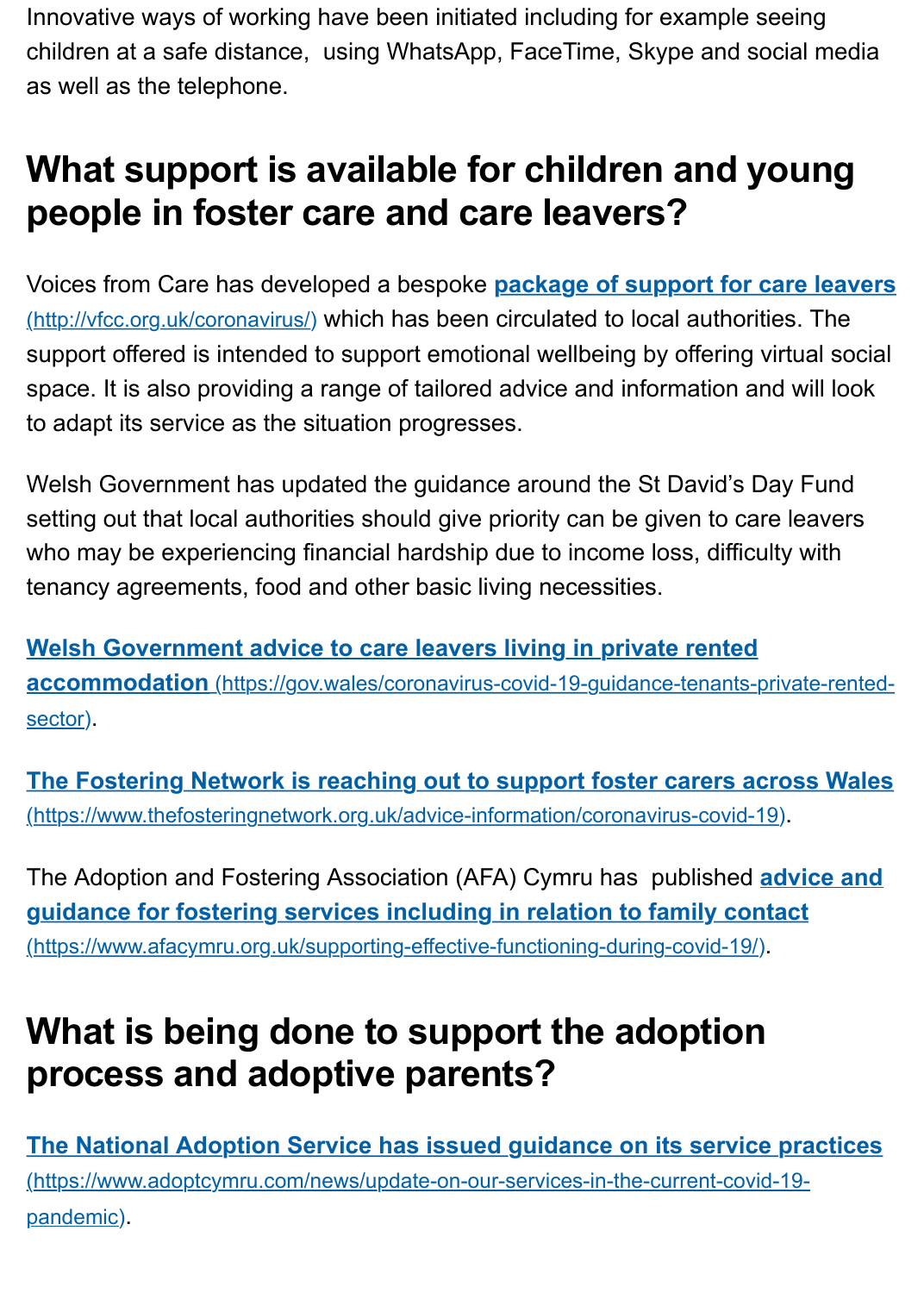#### **What is happening about family court decisions?**

The President of the Family Division has issued **guidance about the safe delivery of child arrangement orders (private law)**

(https://www.judiciary.uk/announcements/coronavirus-crisis-guidance-on-compliance family-court-child-arrangement-orders/) during this period which has been circulated to local authorities.

<span id="page-4-0"></span>The Courts and Tribunals Service has also issued **guidance in relation to operation of the family court** (https://www.judiciary.uk/coronavirus-covid-19-ad and-guidance/).

### **[The Courts and Tribunals Service is providing regular updates](https://www.judiciary.uk/announcements/coronavirus-crisis-guidance-on-compliance-with-family-court-child-arrangement-orders/)**

(https://www.gov.uk/government/organisations/hm-courts-and-tribunals-service) incl where they are focusing their priorities and a court tracker showing which of remain active.

**[The Family Rights Group is providing advice on support for families](https://www.judiciary.uk/coronavirus-covid-19-advice-and-guidance/)** (https://www.frg.org.uk/).

# **[What is being done to ensure there are enou](https://www.gov.uk/government/organisations/hm-courts-and-tribunals-service)ghty** social workers for continuity of care for vulner **children?**

[The Welsh Government is doing everything possible to ensure continuity o](https://www.frg.org.uk/)f for vulnerable children in the event that the workforce is significantly affected COVID-19. This includes, through the government's emergency legislation, allowing the emergency registration of social workers who have recently le profession, allowing them to return to practice, as well as exploring with the urgently what requirements can be relaxed to free-up social workers' time w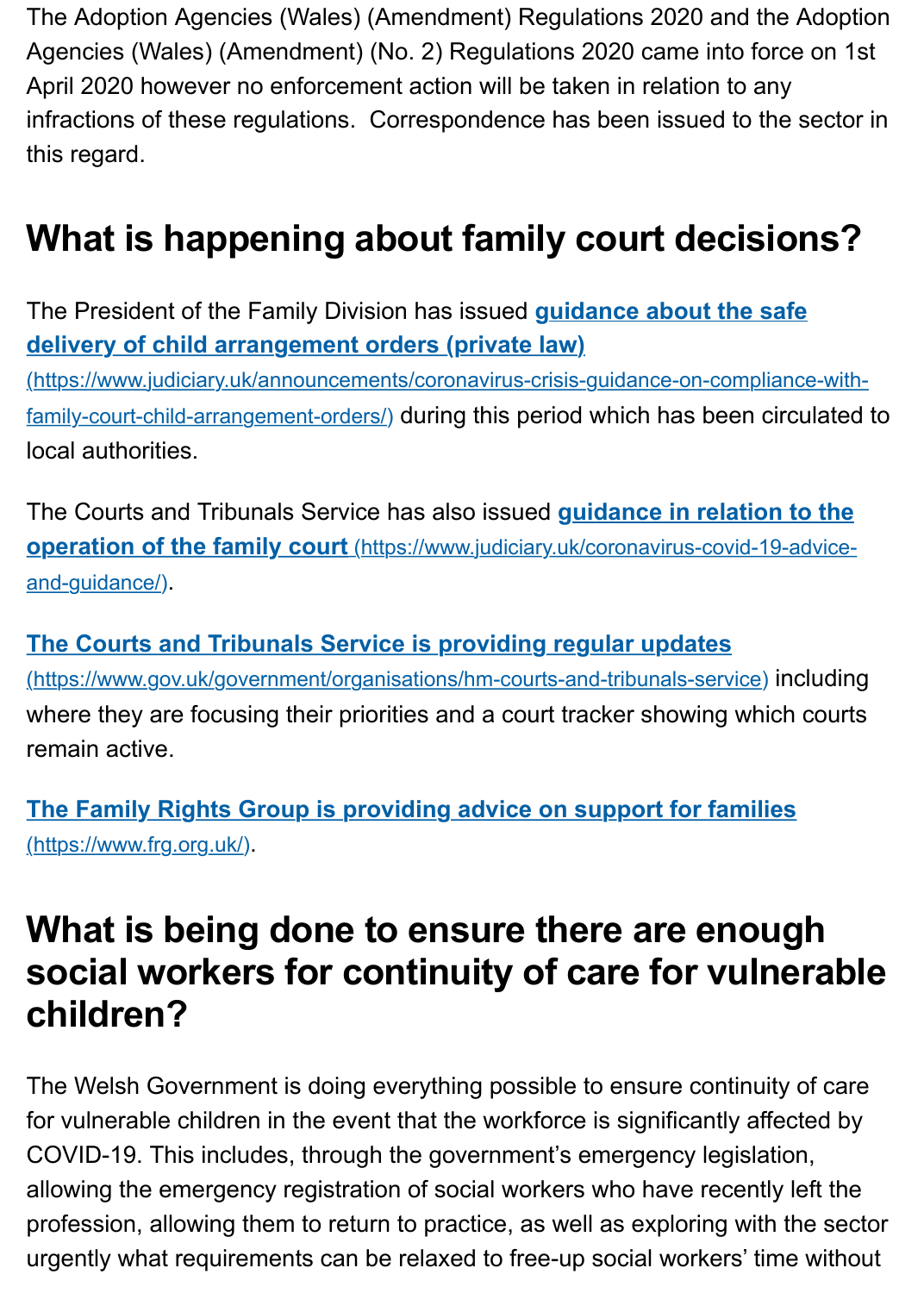## **settings?**

Yes they should. Ensuring that vulnerable children and young people are safeguarded and continue to be protected is of paramount importance.

Each setting should keep a daily record of children of key workers and vulr children and young people who attend their setting. This will allow for a rec attendance for safeguarding purposes and allow schools and/or registered childcare settings to provide accurate, up-to-date data to local authorities a Welsh Government on the number of children and young people attending when needed.

# **What is being done to support young people a the workforce in residential settings?**

Children's homes will remain open. Local authorities are working to ensure have the necessary workforce to remain open to deliver the vital protection provide for vulnerable children. Residential and secure children's homes are working closely with their local authorities on continuity plans for potential state. shortages at the local level and the Welsh Government is looking at option support to providers.

### **Welsh Government has published advice to support the care sector**

(https://gov.wales/coronavirus-covid-19-social-or-community-care-and-residential-se guidance), including care homes, on how to manage their day to day operation. which is available on the Welsh Government website. The guidance provided detailed information on specific actions for social and community care staff people at home or providing care to residents, which provides guidance for whether an individual has symptoms or not. NHS Shared Services will provide a [stock of personal protective equipment to local authorities across Wales for](https://gov.wales/coronavirus-covid-19-social-or-community-care-and-residential-settings-guidance)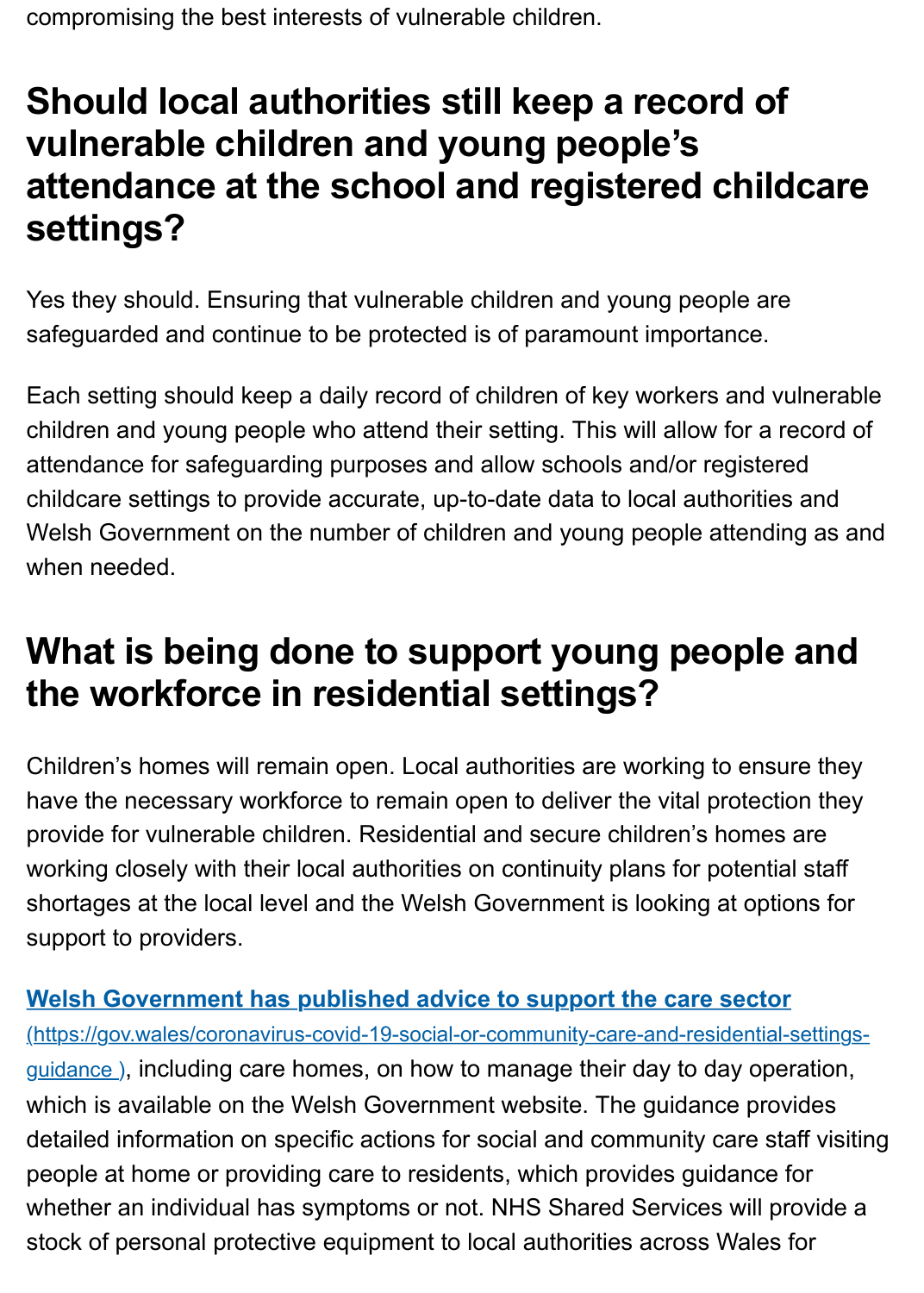onward distribution to care providers dealing with a suspected or confirmed case of Covid-19.

# <span id="page-6-0"></span>**What is happening with junior apprenticeships?**

Colleges in Wales have closed classrooms but are still delivering learning via alternate methods using online classrooms. Junior apprentices are still required to attend online sessions and submit work where appropriate. Learning Coaches are checking in with these learners to check on their wellbeing. All Junior Apprentices in receipt of free school meals have been considered and options discussed. Detailed action plans relating to these learners have been shared with relevant stakeholders.

The delivery of some components of vocational qualifications is still being considered and advice will be shared with learners on a regular basis to keep them informed.

# <span id="page-6-1"></span>**What is available for children attending Special Schools?**

Schools and local authorities will continue to make every effort to provide appropriate provision to meet their learners' needs, during these difficult times.

# <span id="page-6-2"></span>**What will local authorities be expected to provide for learners with Statements of Special Education Need (SEN)?**

We recognise that this unprecedented situation means support systems are not currently operating as they normally would. We are encouraging a practical and flexible approach and that wherever possible services are provided remotely. Where possible, learners with statements of SEN will continue to have their needs met. Local authorities should take all reasonable steps to ensure provision identified within an individual's statement of SEN is delivered by their school and/or registered childcare setting.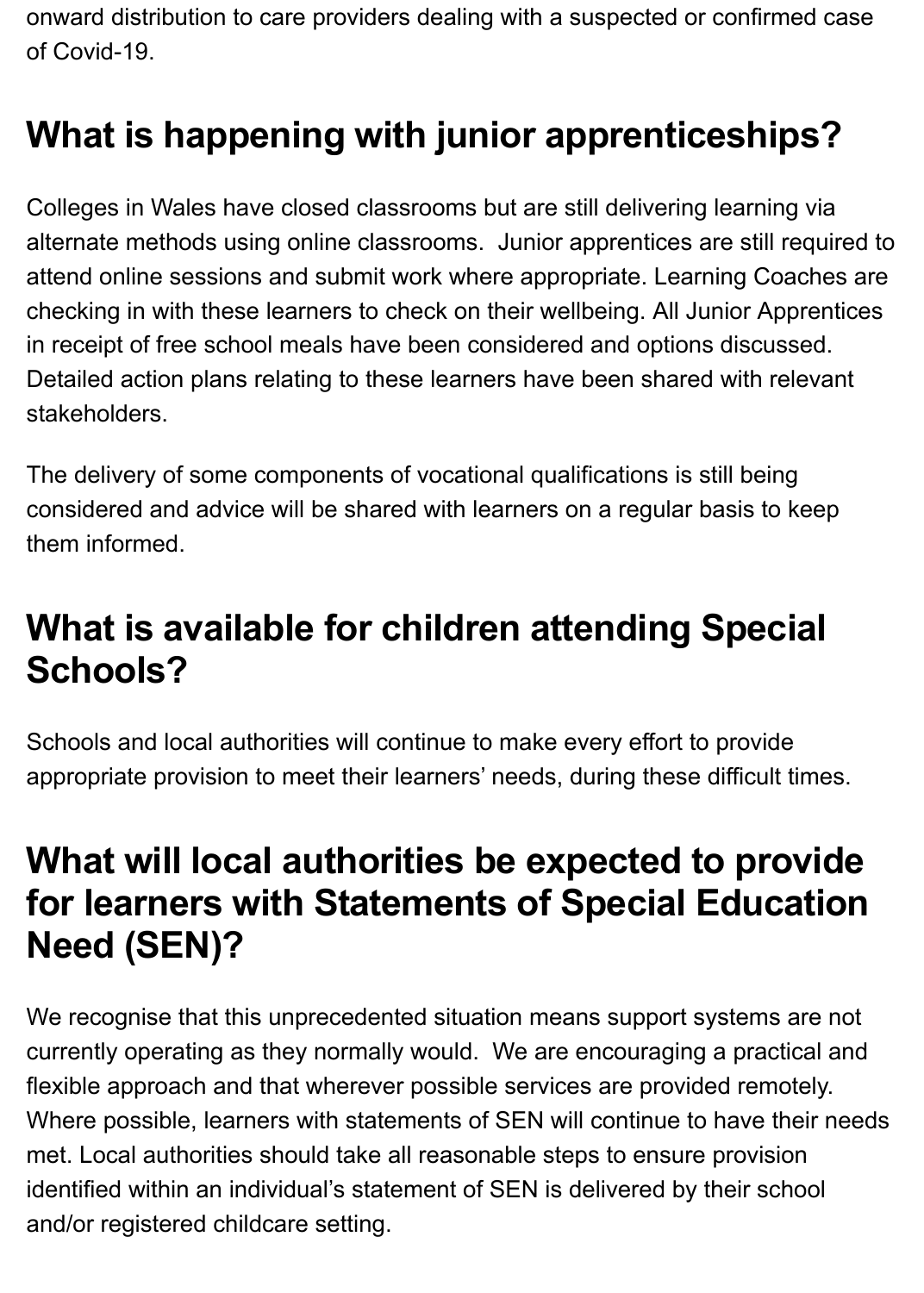# <span id="page-7-0"></span>**What are Further Education Colleges doing to support their learners?**

Learners should contact individual student services departments for specific information but all colleges are keen to provide the best possible support to all learners in these unprecedented circumstances, including:

- Families who receive free school meals are being supported through a range of mechanisms including payments directly into their bank accounts, vouchers and packed lunch schemes.
- Laptops have been loaned to learners who do not have facilities at home.
- Student support is being provided remotely via phone, email, skype etc. I2A caseworkers are checking into their allocated learners regularly who are particularly vulnerable.
- Library service being provided on-line including "ask your librarian" telephone lines.

# <span id="page-7-1"></span>**I have been receiving counselling through my school to help support my mental health. Will I still be able to access that service now my school has closed?**

Whist schools are closed in respect of statutory education provisions the Welsh Government is working closely with counsellors to ensure sessions continue and will be provided either online or by telephone as soon as possible. Young people currently receiving counselling can expect to be contacted over the coming weeks with further details.

# <span id="page-7-2"></span>**I am worried about the effect staying at home and missing my friends is having on my mental health. How do I access support?**

Many people will find staying at home difficult, but there are lots of ways to help support your mental health. Tell a trusted adult how you are feeling and talk to them about ways you can support your mental health.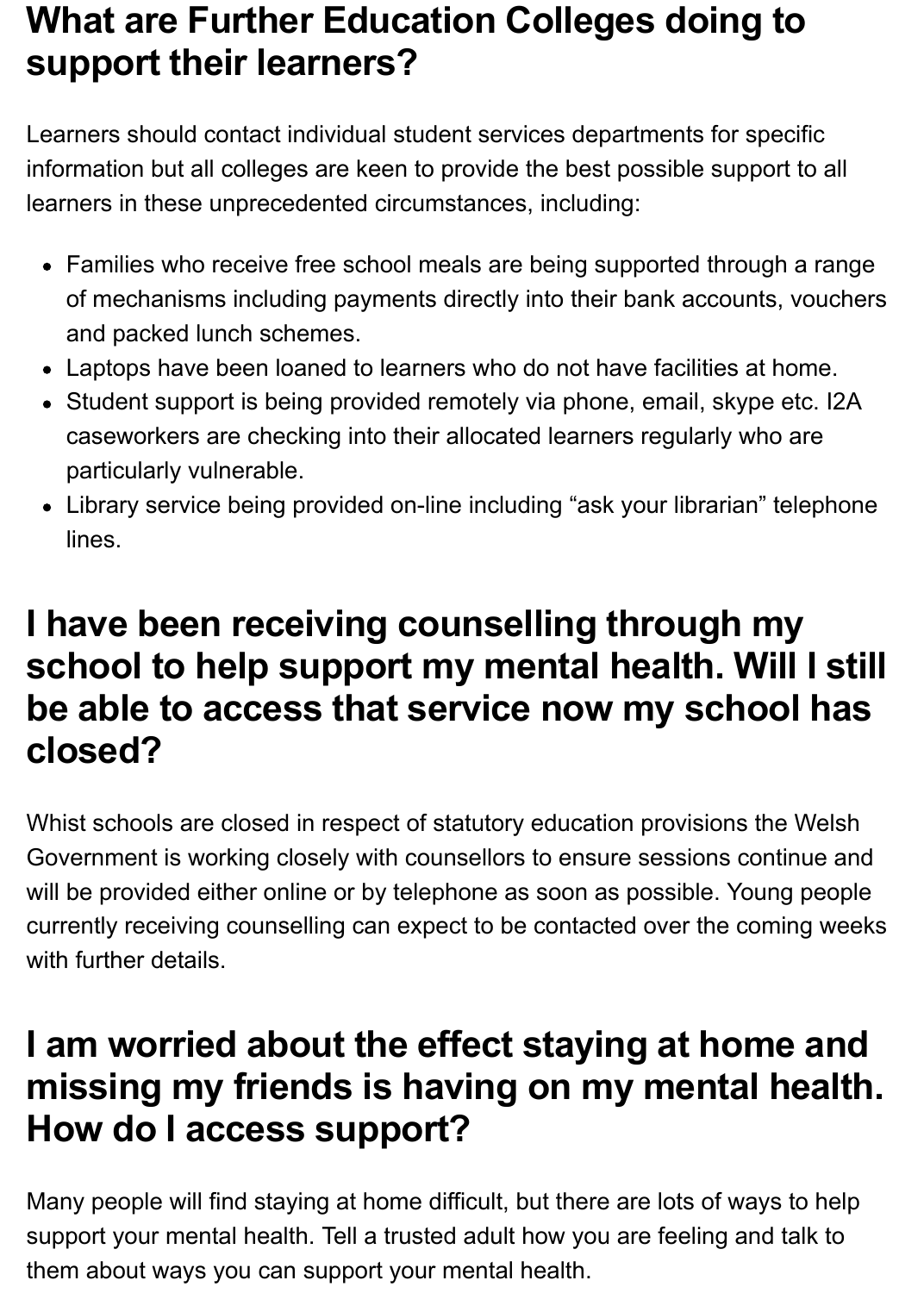**Childline** (https://www.childline.o[rg.uk/\) is another free service tha](https://www.meiccymru.org/)t can give y information, advice, and support including 1-2-1 counselling from trained professionals. They have written some advice especially for **how to cope** feeling worried or unwell (https://www.childline.org.uk/info-advice/your-feelings stress-panic/worries-about-the-world/coronavirus/), and you can also **contact th Welsh** (https://www.childline.org.uk/get-support/contacting-childline/contacting-child welsh/).

There are also mobile phone apps that can help with your wellbeing, many which are free, that you can find on the **NHS apps library** (https://www.nhs.uk library/filter/?categories=Mental%20health). CALL is another helpline which pro emotional support 24/7 and can be accessed by phone or text (0800 132 7 text 81066).

The NHS is still here to help you, even though services will be under more pressure than normal, so you should still access support through your GP [need to.](https://www.nhs.uk/apps-library/filter/?categories=Mental%20health)

# **My child is still waiting for a statement of SEN be agreed and/or I am going to the tribunal to** secure the statement of **SEN** for my child. Will **qualify as a vulnerable child and be able to go to their school and/or registered childcare setting?**

<span id="page-8-0"></span>If the local authority has not yet issued an statement of special educational (SEN) for your child, then they will not automatically fall within the definition 'vulnerable children' for the purposes of attendance at a school and/or regi childcare setting during the COVID-19 outbreak. If your child has a statem SEN the local authority remains responsible for maintaining it, including un